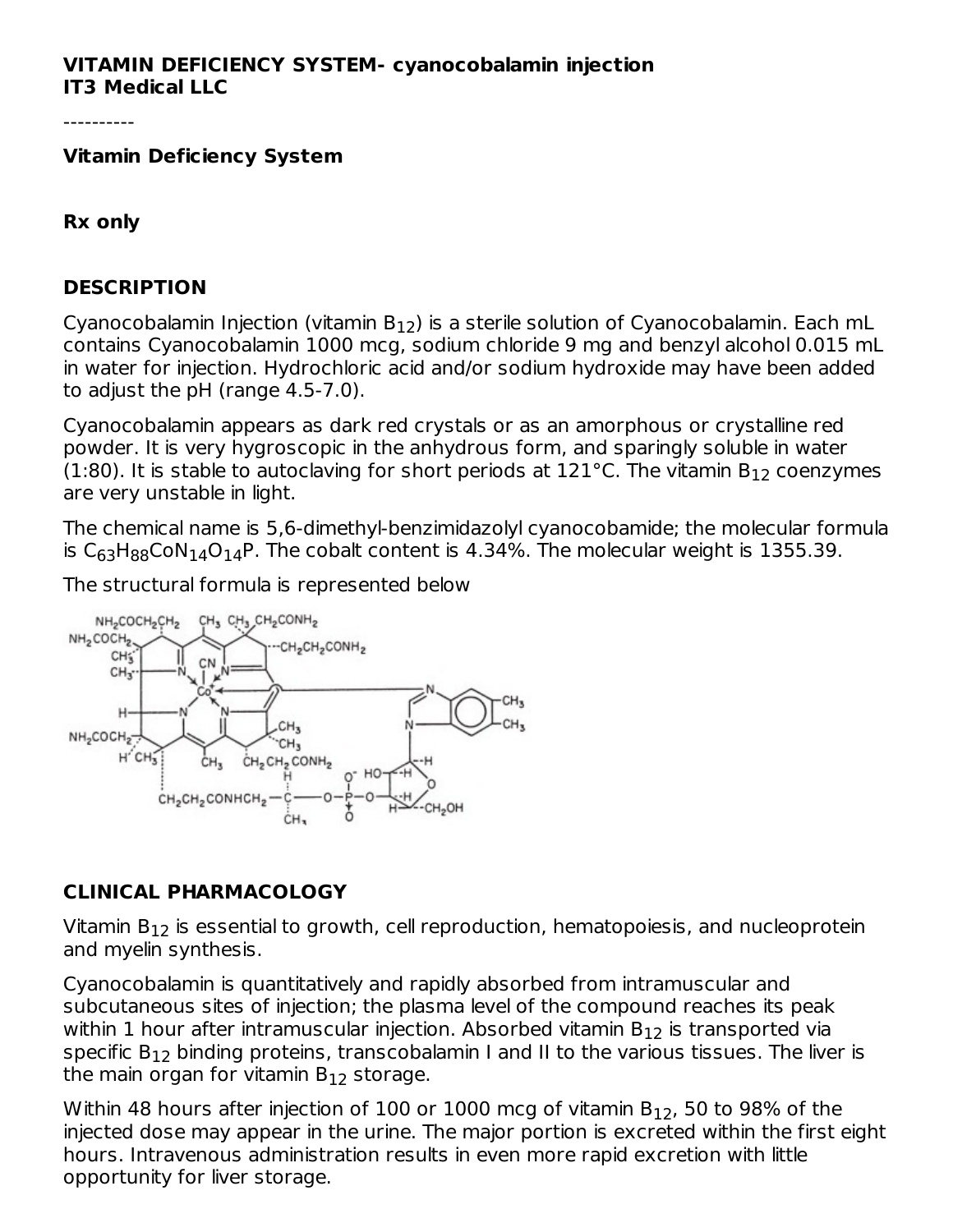Gastrointestinal absorption of vitamin  $\mathsf{B}_{12}$  depends on the presence of sufficient intrinsic factor and calcium ions. Intrinsic factor deficiency causes pernicious anemia, which may be associated with subacute combined degeneration of the spinal cord. Prompt parenteral administration of vitamin  $\mathsf{B}_{12}$  prevents progression of neurologic damage.

The average diet supplies about 5 to 15 mcg/day of vitamin  $\mathsf{B}_{12}$  in a protein-bound form that is available for absorption after normal digestion. Vitamin  $\mathsf{B}_{12}$  is not present in foods of plant origin, but is abundant in foods of animal origin. In people with normal absorption, deficiencies have been reported only in strict vegetarians who consume no products of animal origin (including no milk products or eggs).

Vitamin  $\mathsf{B}_{12}$  is bound to intrinsic factor during transit through the stomach; separation occurs in the terminal ileum in the presence of calcium, and vitamin  $\mathsf{B}_{12}$  enters the mucosal cell for absorption. It is then transported by the transcobalamin binding proteins. A small amount (approximately 1% of the total amount ingested) is absorbed by simple diffusion, but this mechanism is adequate only with very large doses. Oral absorption is considered too undependable to rely on in patients with pernicious anemia or other conditions resulting in malabsorption of vitamin  $\mathsf{B}_{12}.$ 

Cyanocobalamin is the most widely used form of vitamin  $\mathsf{B}_{12}$ , and has hematopoietic activity apparently identical to that of the antianemia factor in purified liver extract. Hydroxycobalamin is equally as effective as cyanocobalamin, and they share the cobalamin molecular structure.

# **INDICATIONS AND USAGE**

Cyanocobalamin is indicated for vitamin  $\mathsf{B}_{12}$  deficiencies due to malabsorption which may be associated with the following conditions:

Addisonian (pernicious) anemia

Gastrointestinal pathology, dysfunction, or surgery, including gluten enteropathy or sprue, small bowel bacteria overgrowth, total or partial gastrectomy

Fish tapeworm infestation

Malignancy of pancreas or bowel

Folic acid deficiency

It may be possible to treat the underlying disease by surgical correction of anatomic lesions leading to small bowel bacterial overgrowth, expulsion of fish tapeworm, discontinuation of drugs leading to vitamin malabsorption (see **Drug Interactions**), use of a gluten-free diet in nontropical sprue, or administration of antibiotics in tropical sprue. Such measures remove the need for long-term administration of cyanocobalamin.

Requirements of vitamin  $B_{12}$  in excess of normal (due to pregnancy, thyrotoxicosis, hemolytic anemia, hemorrhage, malignancy, hepatic and renal disease) can usually be met with oral supplementation.

Cyanocobalamin Injection, USP is also suitable for the vitamin  $\mathsf{B}_{12}$  absorption test (**Schilling test**).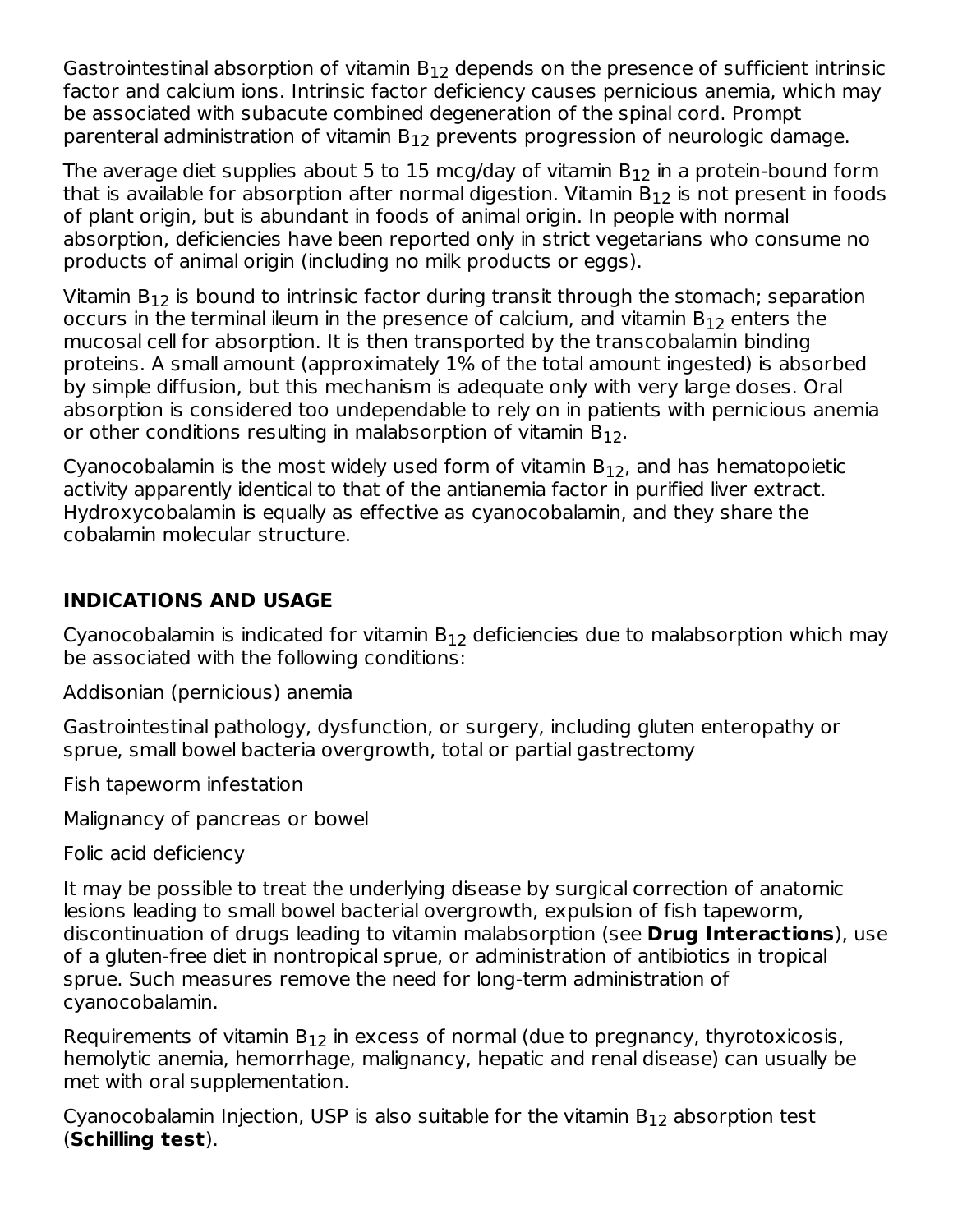## **CONTRAINDICATIONS**

Sensitivity to cobalt and/or vitamin  $B_{12}$  is a contraindication.

### **WARNINGS**

Patients with early Leber's disease (hereditary optic nerve atrophy) who were treated with cyanocobalamin suffered severe and swift optic atrophy.

Hypokalemia and sudden death may occur in severe megaloblastic anemia which is treated intensely.

Anaphylactic shock and death have been reported after parenteral vitamin  $\mathsf{B}_{12}$ administration. An intradermal test dose is recommended before Cyanocobalamin Injection, USP is administered to patients suspected of being sensitive to this drug.

This product contains Benzyl Alcohol. Benzyl Alcohol has been reported to be associated with a fatal "Gasping Syndrome" in premature infants.

This product contains aluminum that may be toxic. Aluminum may reach toxic levels with prolonged parenteral administration if kidney function is impaired.

Premature neonates are particularly at risk because their kidneys are immature, and they require large amounts of calcium and phosphate solutions, which contain aluminum.

Research indicates that patients with impaired kidney function, including premature neonates, who receive parenteral levels of aluminum at greater than 4 to 5 mcg/kg/day accumulate aluminum at levels associated with central nervous system and bone toxicity. Tissue loading may occur at even lower rates of administration.

## **PRECAUTIONS**

#### **General**

Vitamin B $_{12}$  deficiency that is allowed to progress for longer than 3 months may produce permanent degenerative lesions of the spinal cord. Doses of folic acid greater than 0.1 mg per day may result in hematologic remission in patients with vitamin B $_{\rm 12}$ deficiency. Neurologic manifestations will not be prevented with folic acid, and if not treated with vitamin  $\mathsf{B}_{12}$ , irreversible damage will result.

Doses of cyanocobalamin exceeding 10 mcg daily may produce hematologic response in patients with folate deficiency. Indiscriminate administration may mask the true diagnosis.

#### **Information for Patients**

Patients with pernicious anemia should be informed that they will require monthly injections of vitamin  $\mathsf{B}_{12}$  for the remainder of their lives. Failure to do so will result in return of the anemia and in development of incapacitating and irreversible damage to the nerves of the spinal cord. Also, patients should be warned about the danger of taking folic acid in place of vitamin B $_{12}$ , because the former may prevent anemia but allow progression of subacute combined degeneration.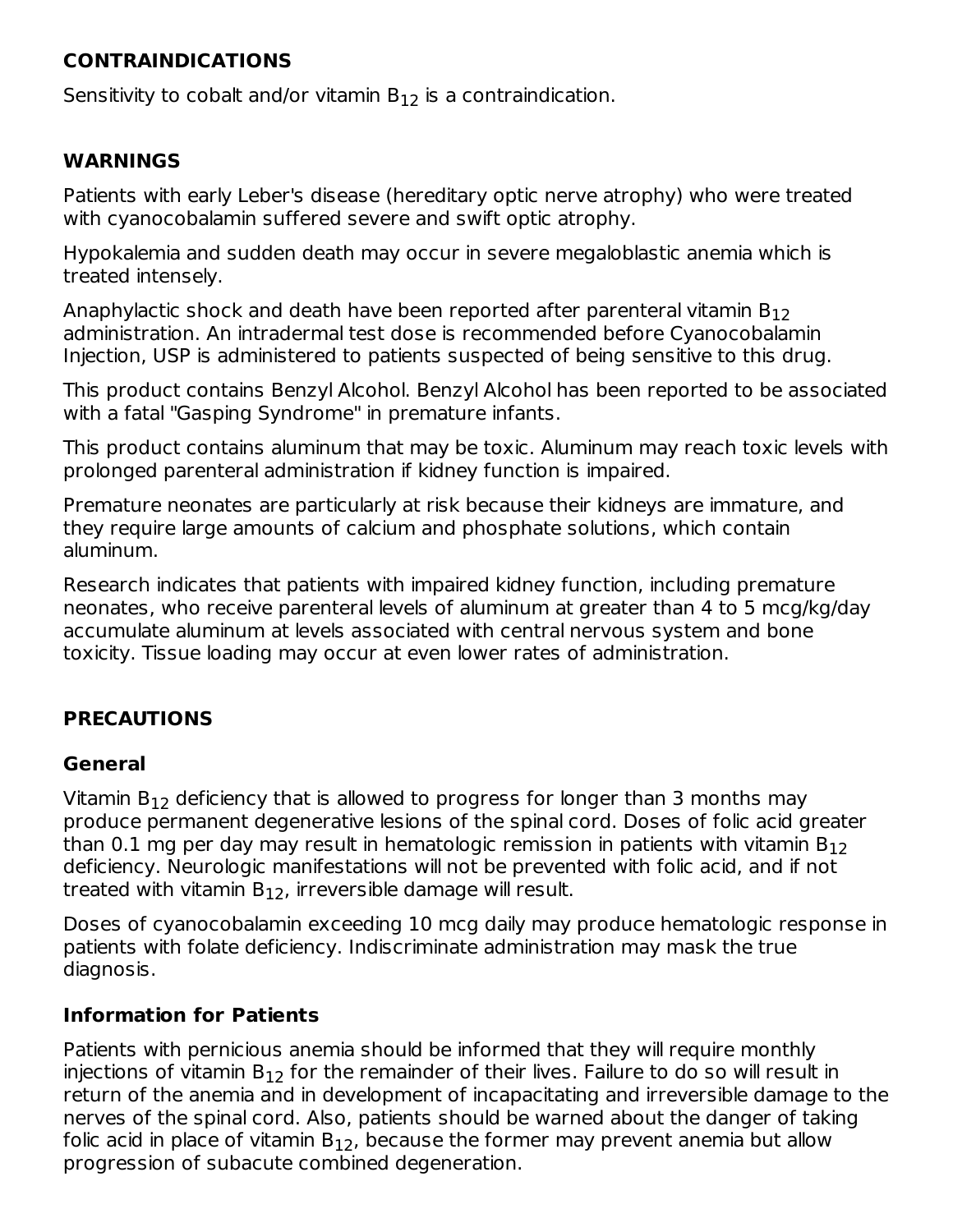A vegetarian diet which contains no animal products (including milk products or eggs) does not supply any vitamin  $\mathsf{B}_{12}.$  Patients following such a diet, should be advised to take oral vitamin  $\mathsf{B}_{12}$  regularly. The need for vitamin  $\mathsf{B}_{12}$  is increased by pregnancy and lactation. Deficiency has been recognized in infants of vegetarian mothers who were breast fed, even though the mothers had no symptoms of deficiency at the time.

## **Laboratory Tests**

During the initial treatment of patients with pernicious anemia, serum potassium must be observed closely the first 48 hours and potassium replaced if necessary.

Hematocrit, reticulocyte count, vitamin  $B_{12}$ , folate and iron levels should be obtained prior to treatment. Hematocrit and reticulocyte counts should be repeated daily from the fifth to seventh days of therapy and then frequently until the hematocrit is normal. If folate levels are low, folic acid should also be administered. If reticulocytes have not increased after treatment or if reticulocyte counts do not continue at least twice normal as long as the hematocrit is less than 35%, diagnosis or treatment should be reevaluated. Repeat determinations of iron and folic acid may reveal a complicating illness that might inhibit the response of the marrow.

Patients with pernicious anemia have about 3 times the incidence of carcinoma of the stomach as the general population, so appropriate tests for this condition should be carried out when indicated.

# **Drug/Laboratory Test Interactions**

Persons taking most antibiotics, methotrexate and pyrimethamine invalidate folic acid and vitamin  $\mathsf{B}_{12}$  diagnostic blood assays.

Colchicine para-aminosalicylic acid and heavy alcohol intake for longer than 2 weeks may produce malabsorption of vitamin  $B_{12}$ .

# **Carcinogenesis, Mutagenesis, Impairment of Fertility**

Long term studies in animals to evaluate carcinogenic potential have not been done. There is no evidence from long-term use in patients with pernicious anemia that cyanocobalamin is carcinogenic. Pernicious anemia is associated with an increased incidence of carcinoma of the stomach, but this is believed to be related to the underlying pathology and not to treatment with cyanocobalamin.

# **Pregnancy**

# Teratogenic Effects: Pregnancy Category C

Adequate and well-controlled studies have not been done in pregnant women. However, vitamin  $\mathsf{B}_{12}$  is an essential vitamin and requirements are increased during pregnancy. Amounts of vitamin  $\mathsf{B}_{12}$  that are recommended by the Food and Nutrition Board, National Academy of Science-National Research Council for pregnant women (4 mcg daily) should be consumed during pregnancy.

# **Nursing Mothers**

Vitamin B $_{12}$  is known to be excreted in human milk. Amounts of vitamin B $_{12}$  that are recommended by the Food and Nutrition Board, National Academy of Science-National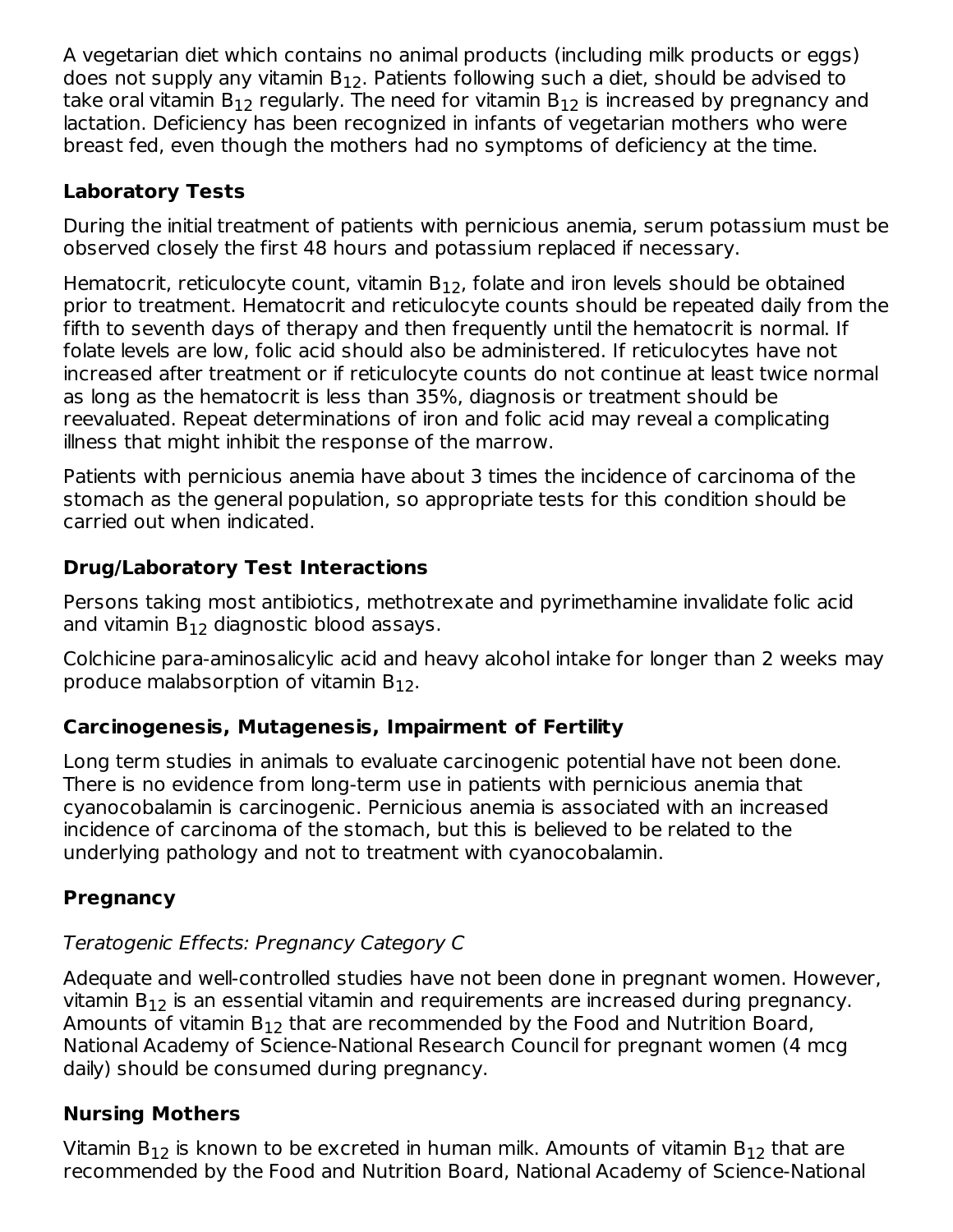Research Council for lactating women (4 mcg daily) should be consumed during lactation.

## **Pediatric Use**

Intake in children should be in the amount (0.5 to 3 mcg daily) recommended by the Food and Nutrition Board, National Academy of Science-National Research Council.

# **ADVERSE REACTIONS**

#### **Generalized**

Anaphylactic shock and death have been reported with administration of parenteral vitamin B<sub>12</sub> (see **WARNINGS)** 

### **Cardiovascular**

Pulmonary edema and congestive heart failure early in treatment; peripheral vascular thrombosis.

### **Hematological**

Polycythemia vera

## **Gastrointestinal**

Mild transient diarrhea

#### **Dermatological**

Itching; transitory exanthema

#### **Miscellaneous**

Feeling of swelling of entire body

## **OVERDOSAGE**

No overdosage has been reported with this drug.

# **DOSAGE AND ADMINISTRATION**

Avoid using the intravenous route. Use of this product intravenously will result in almost all of the vitamin being lost in the urine.

# **Pernicious Anemia**

Parenteral vitamin  $B_{12}$  is the recommended treatment and will be required for the remainder of the patient's life. The oral form is not dependable. A dose of 100 mcg daily for 6 or 7 days should be administered by intramuscular or deep subcutaneous injection. If there is clinical improvement and if a reticulocyte response is observed, the same amount may be given on alternate days for seven doses, then every 3 to 4 days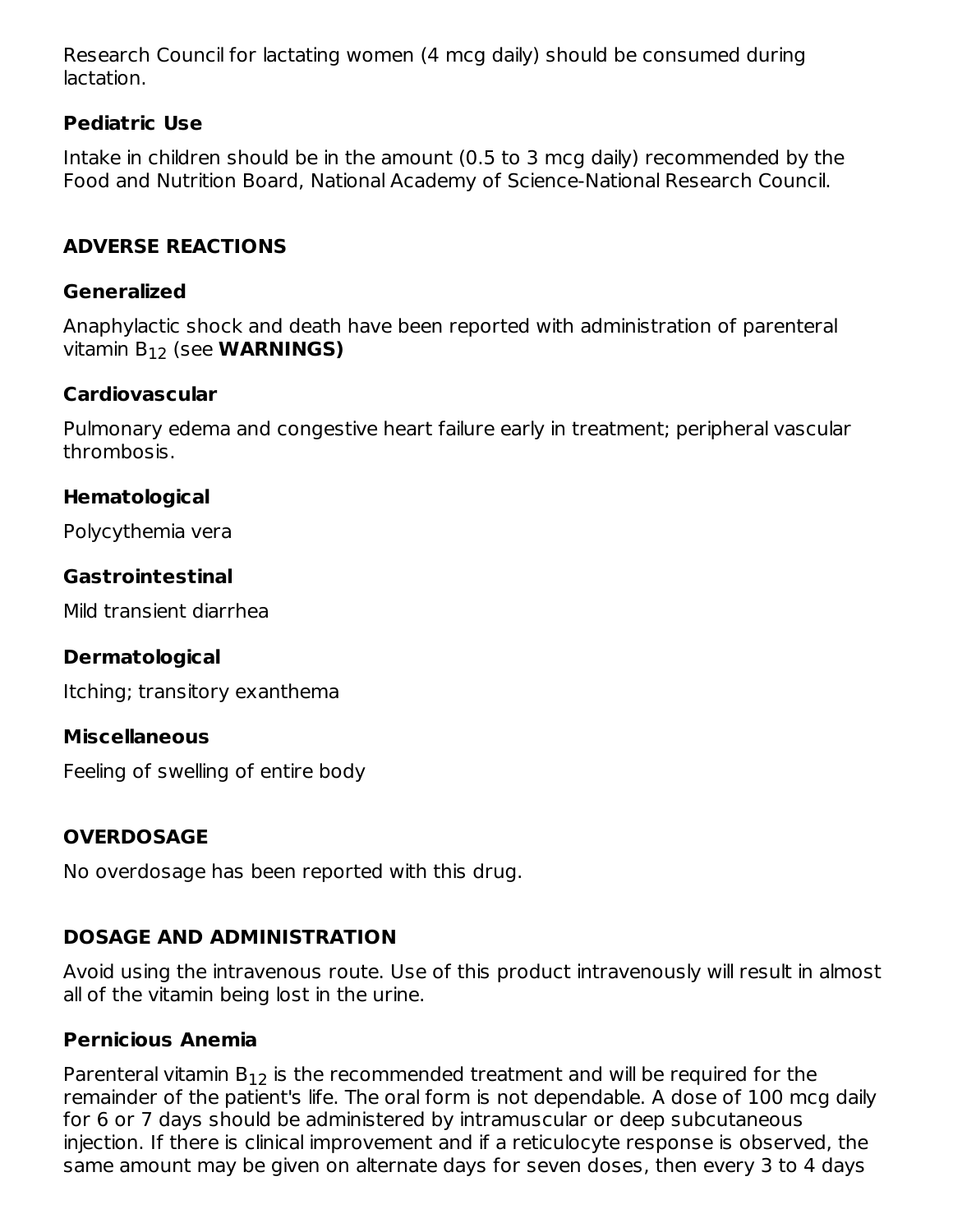for another 2 to 3 weeks. By this time hematologic values should have become normal. This regimen should be followed by 100 mcg monthly for life. Folic acid should be administered concomitantly if needed.

### **Patients with Normal Intestinal Absorption**

Where the oral route is not deemed adequate, initial treatment similar to that for patients with pernicious anemia may be indicated depending on the severity of the deficiency. Chronic treatment should be with an oral  $B_{12}$  preparation. If other vitamin deficiencies are present, they should be treated.

### **Schilling Test**

The flushing dose is 1000 mcg.

Parenteral drug products should be inspected visually for particulate matter and discoloration prior to administration, whenever solution and container permit.

### **HOW SUPPLIED**

Cyanocobalamin Injection, USP 1000 mcg/mL is available in the following packages:

NDC 70529-293-01 30 mL Multiple Dose Vial

#### **Storage**

#### **Store in a cool dry place at 25°C (77°F); excursions permitted to 15° to 30°C (59° to 86°F). See USP Controlled Room Temperature.**

#### **PROTECT FROM LIGHT.**

To report SUSPECTED ADVERSE REACTIONS, contact the FDA at 1-800-FDA-1088 or www.fda.gov/medwatch

Revised January 2016

PIN350-WES/1

Assembled and Distributed by IT3 Medical, LLC 190 E Stacy Road; STE 306-298 Allen, TX 75002-8734

For questions or comments: info@IT3-Medical.com www.IT3-Medical.com

## **Vitamin Deficiency Injectable System**

#### **Contents:**

- 1 30 mL Cyanocobalamin (1000 mcg/mL)
- 1 3cc Syringe w/ 18-22 Gauge
	- 1-1 1/2 in Needle (Draw)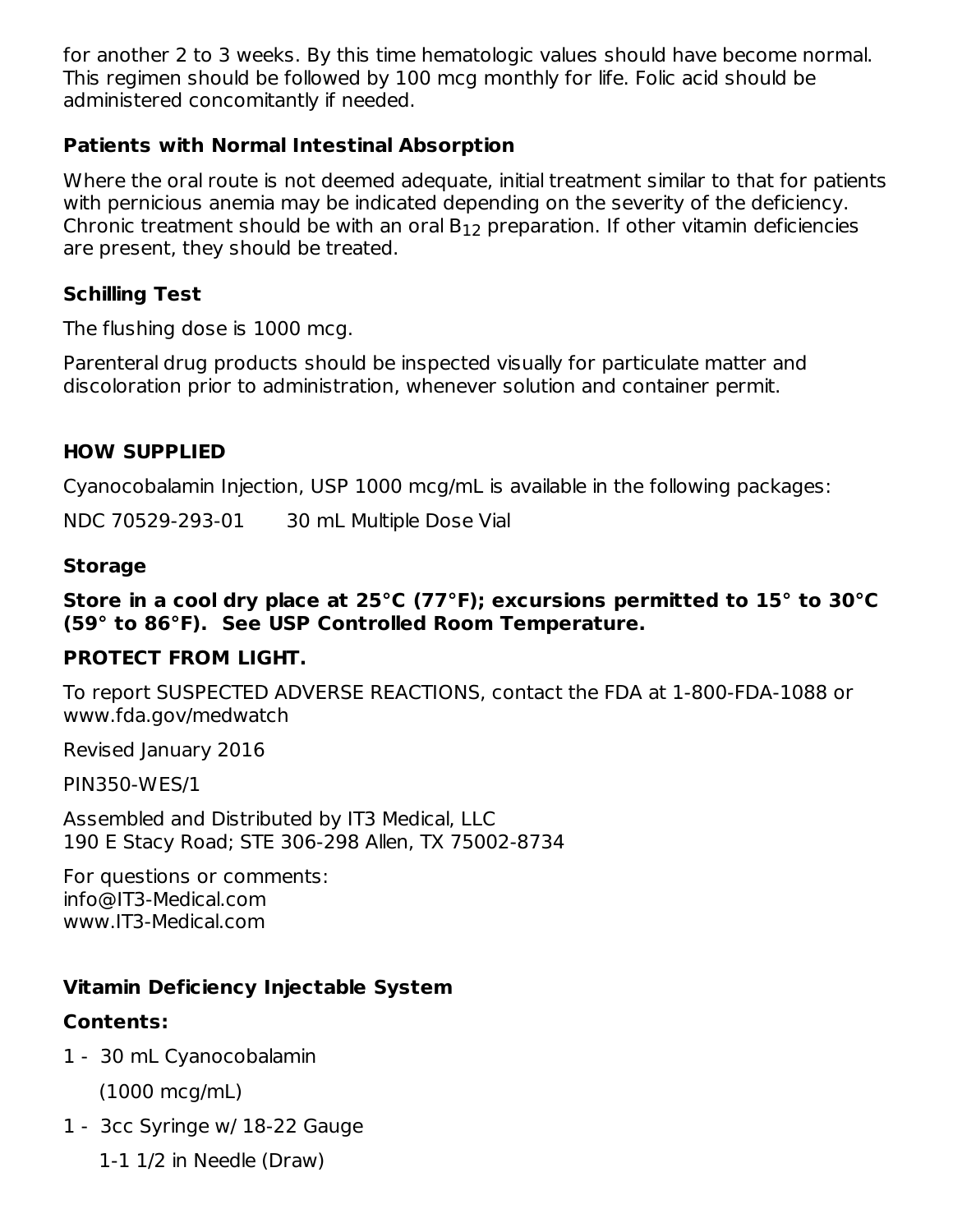- 1 27 Gauge 1-1 1/4 in Needle (Administer)
- 1- 3x3 Gauze Sponge Sterile Square
- 1- Bandage 1x3 in

# **Packaging**

NDC 70529-293-01





### Contents:

- 1 30mL Cyanocobalamin  $(1000mcg/mL)$
- 1 3cc Syringe w/ 18-22 Gauge 1-1 1/2 in Needle (Draw)
- 1 27 Gauge 1-1 1/4 in Needle (Administer)
- 3x3 Gauze Sponge  $1 -$ **Sterile Square**
- 1 Bandage 1x3 in



Assembled and Distributed by IT3 Medical, LLC 190 E Stacy Road; STE 306-298 Allen, TX 75002-8734 For questions or comments: info@IT3-Medical.com, www.IT3-Medical.com @ 2017 IT3 Medical, LLC. Assembled in the USA.